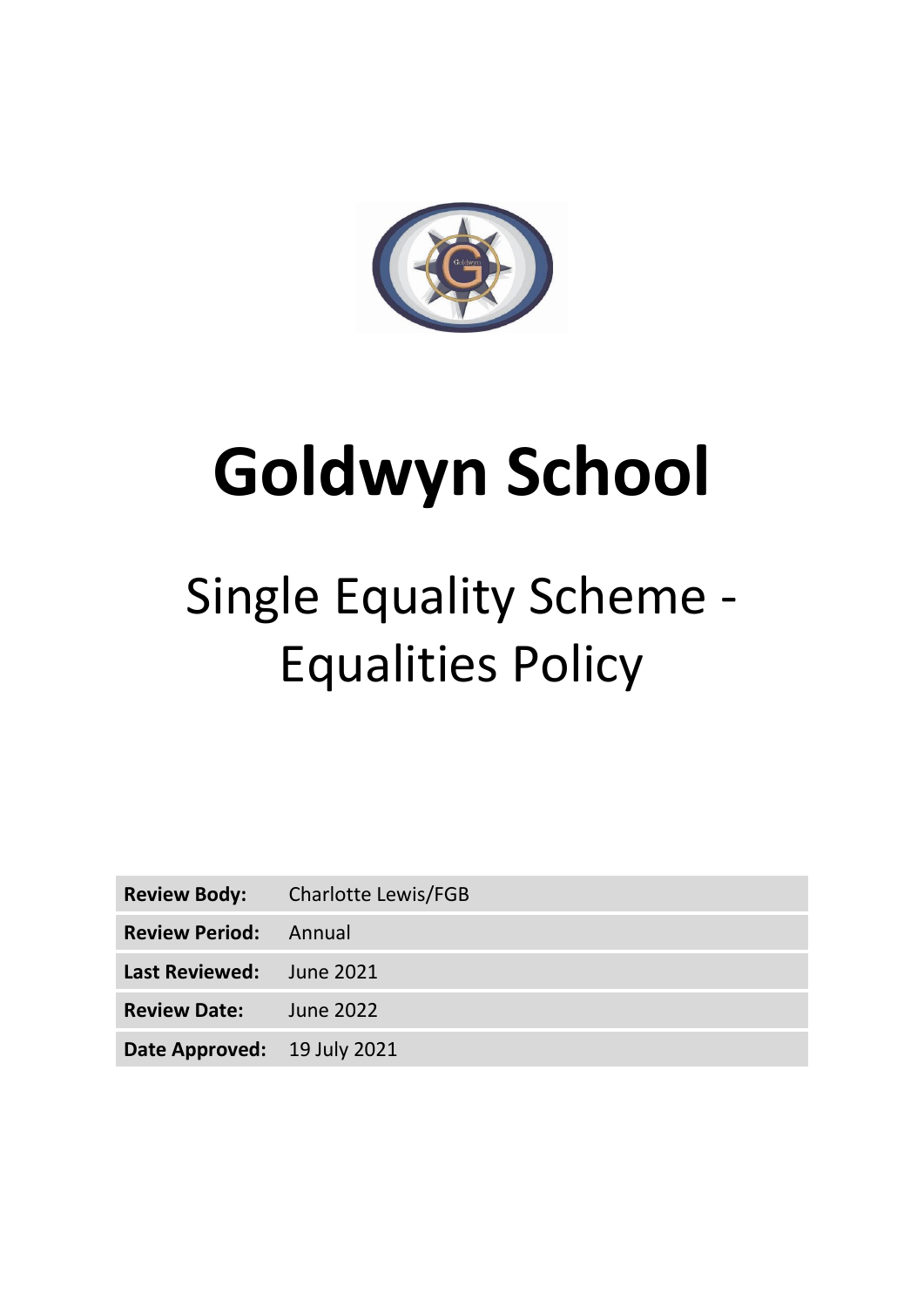#### **INTRODUCTION**

The Equality Act (2010) was introduced to combine the Sex Discrimination Act 1975, Race Relations Act 1976 and Disability Act 1995. In April 2011 these were replaced by a single public sector equality duty known as the PSED or the equality duty.

This new duty extends to all aspects of a person's identity that are protected under the Equality Act 2010. These are known as **protected characteristics**.

Goldwyn School aims at all times to promote policies and practices that will meet its duties to promote equality of opportunity for, and between, diverse members of the school community, including disabled students, staff and parents, genders and different racial groups within the school.

Goldwyn School embraces diversity, wholeheartedly supports the principle of equal opportunities and opposes all forms of unlawful or unfair discrimination on the grounds of Protected Characteristics:

- Gender
- Race (which includes colour, nationality, ethnic or national origin and social background)
- Disability (including mental and physical disability and medical conditions)
- Religion or belief
- Gender reassignment
- Marital status (including marriage and civil partnership)
- Sexual orientation
- Age
- Pregnancy and maternity

Also on the grounds of:

- Trade Union Membership or activity and
- Responsibility for dependents

The school will seek to:

- Eliminate unlawful harassment and discrimination
- Promote equality of opportunities
- Foster good relations across all protected characteristics between people who share a protected characteristic and people who do not share it

We will do this by adopting the following policies, procedures and action plans

- **Equal Opportunities Policy (Appendix 1)**
- **Race Equality Policy (Appendix 2)**
- **Special Educational Needs and Disability Policy (SEND) and Information Report (Appendix 3)**
- **Accessibility Plan (Appendix 4)**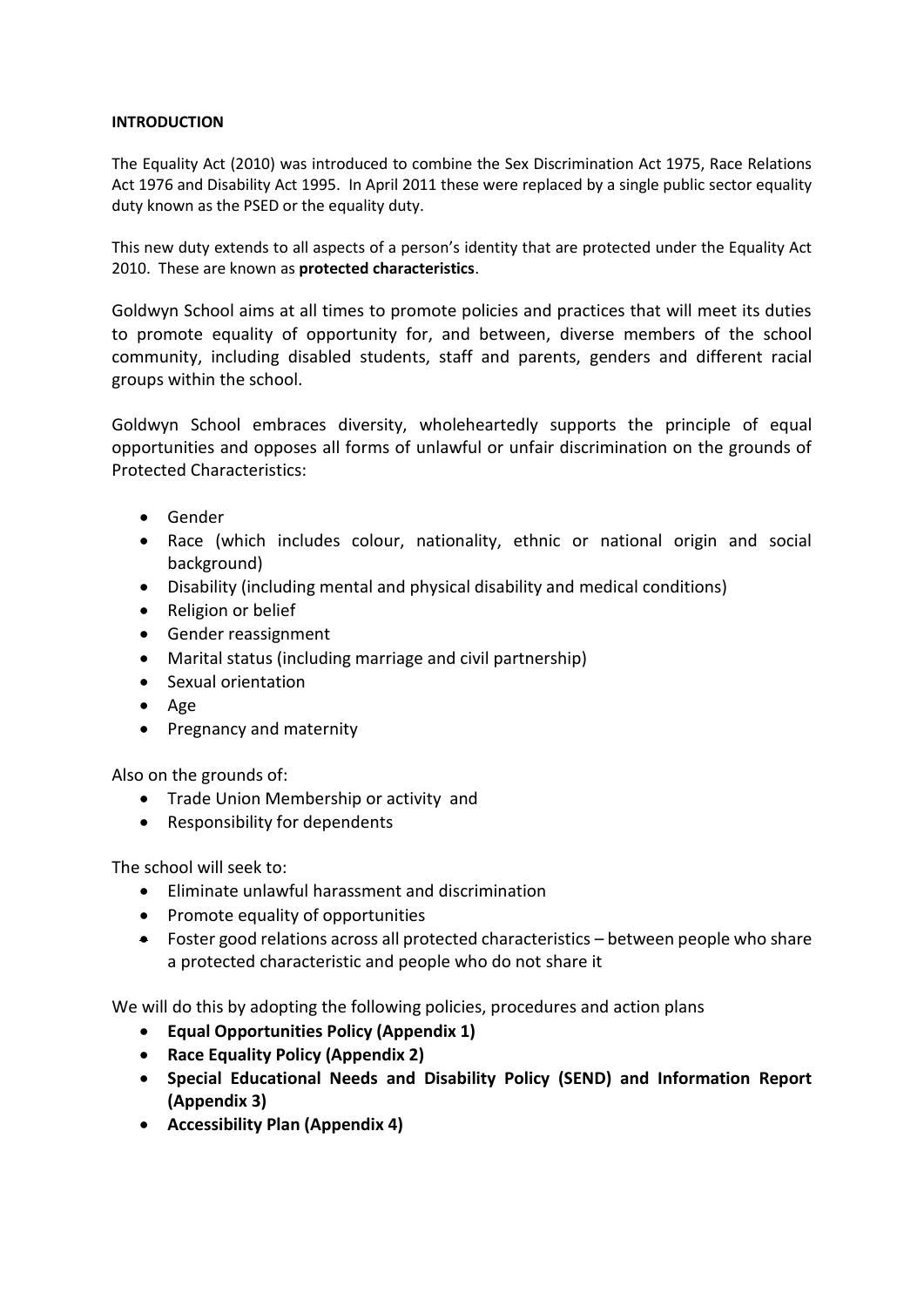# **Definitions**

The following forms of discrimination are prohibited under this Equalities Policy, and are unlawful:

#### **1. Direct Discrimination**

Treating someone less favourably because of a Protected Characteristic than someone who does not have the same Protected Characteristic.

#### **2. Indirect Discrimination**

A provision, criteria or practice that applies to everyone but adversely affects people with a particular Protected Characteristic more than others who do not have a Protected Characteristic, and is not justified as a proportionate means of achieving a legitimate aim.

#### **3. Harassment**

This includes sexual harassment or other unwanted conduct related to a Protected Characteristic which has the purpose or effect of creating an intimidating, hostile, degrading, humiliating or offensive environment for them.

# **4. Victimisation**

This includes retaliation or other detrimental treatment against someone who has complained or supported another member of staff or student's complaint about discrimination or harassment.

#### **5. Disability Discrimination**

This includes direct and indirect discrimination, any unjustified less favourable treatment because of the effects of the individual's disability (or something arising in consequence of that disability) and failure to make reasonable adjustments to alleviate disadvantages caused by a disability.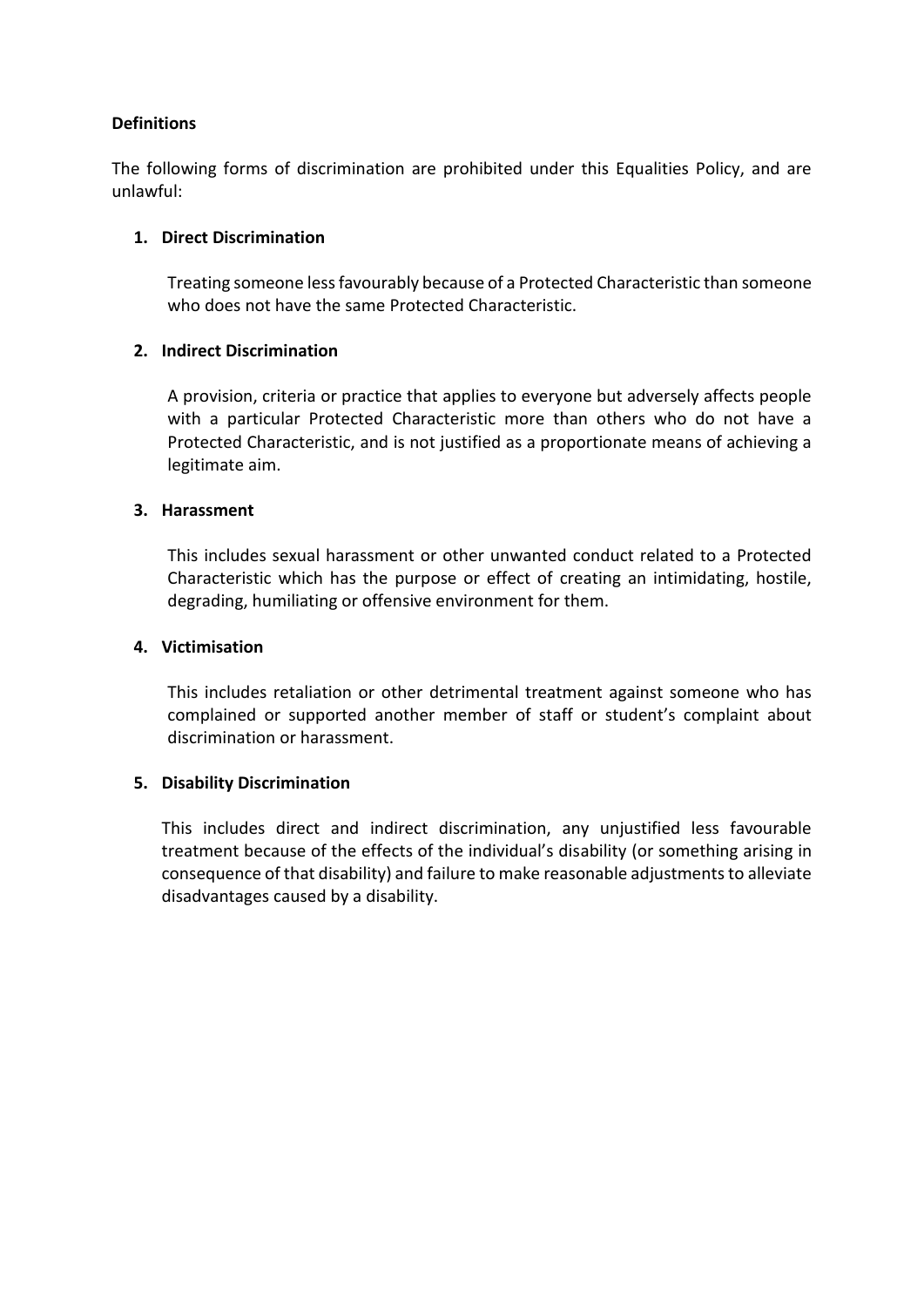#### **School Philosophy**

Kent Education Authority and Goldwyn School are committed to the general principle of equal opportunity for all members of the school community, irrespective of age, culture, race, religion, gender, marital status, language disability, sexual orientation or family background, and to the active support of initiatives designed to further the principle that everyone has the right to be seen, treated and recognised on their individual merits without prejudice.

Harassment on grounds of race, gender, disability, sexual orientation or other factors such as socio-economic status, can take many forms including verbal or physical abuse, name-calling, exclusion from groups and games, unwanted looks or comments, jokes and graffiti. A racist incident is defined by the Stephen Lawrence Inquiry Report (1999) as '**any incident which is perceived to be racist by the victim or any other person**'.

Discrimination of any form can be either overt or covert, and the school recognises that there is a need to identify and to take action to counter all kinds of discrimination. To this end we endeavour at all times to provide a learning environment which:

- Promotes the principles of fairness and justice for all.
- Overcomes bias and conditioning
- Openly involves discussion on issues of equal opportunities
- Encourages the sampling of non-traditional roles or work
- Avoids stereotyped roles when grouping staff or students
- Eliminates bias in learning materials as far as possible
- Supports positive discrimination where this is needed in certain areas of the curriculum e.g. single sex groups, smaller groups etc.

It is the responsibility of the Governing Body to ensure that there is a current Equal Opportunities Policy that entitles all to equal consideration.

Within this general principle, the following statements should apply:

- All students will have equal access to the whole curriculum.
- The school will review its teaching materials and select any new materials to ensure that they are free from racist, sexist and other discriminatory assumptions.
- The importance of Careers Education Counselling is recognised. Guidance should be non-discriminatory and should encourage students to consider non-traditional areas of employment.
- At appropriate points in the school's teaching programme the issues of sex stereotyping and sexism will be brought to the attention of students.
- Recruitment and promotion of staff for all positions within the school should be carried out in a manner consistent with equal opportunities practice.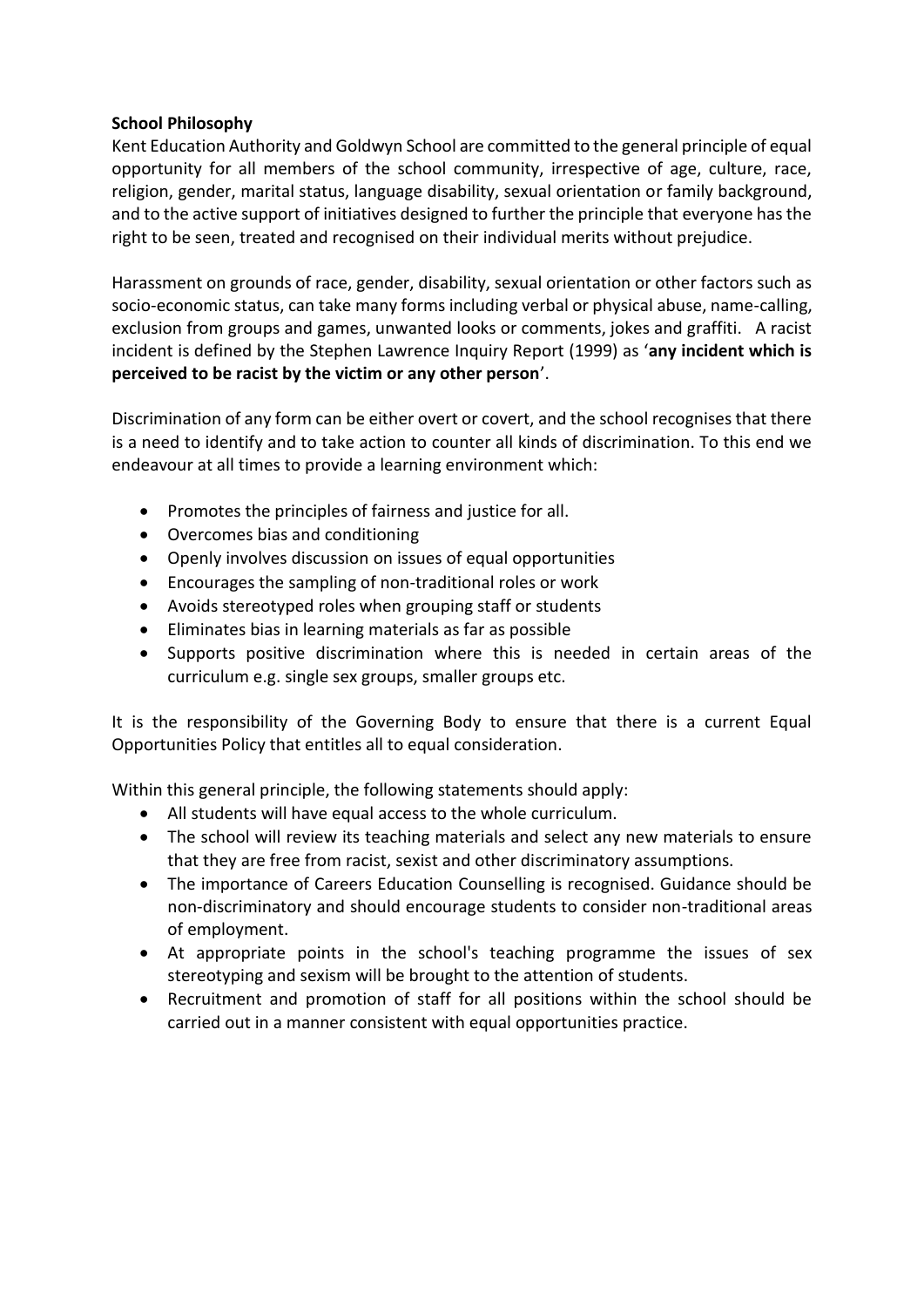# **GOLDWYN SCHOOL**

#### **EQUAL OPPORTUNITIES POLICY**

The school will promote equal opportunities provision by:

- Delivering a broad and balanced curriculum for all students.
- Requiring staff with subject responsibility to consider and respond to opportunities for addressing the issues of race, gender, disability, social disadvantage and including aspects of individual sexuality.
- Monitoring its syllabuses, teaching materials and resources to ensure they reflect an entitlement to equality.
- Ensuring that Equal Opportunities issues are addressed within staff, pastoral and curriculum meetings.
- Giving consideration to specialised groupings where students can be helped to acquire non-traditional skills free from peer group pressure.
- Seeking to avoid gender stereotyping in careers guidance and work experience placements of students.
- Ensuring that there are adequate facilities available to enable all students, regardless of physical disability, to have access to the curriculum and its resources.
- Ensuring that programmes of Personal, Social and Health Education and acts of collective worship are used as vehicles to promote the dignity, worth and essential equality of the whole school community.
- Investigating all anti-social incidents with rigour and a commitment to developing understanding and combating ignorance.

# **Strategies**

To support the implementation of this policy, the following strategies will be adopted:

- An aim to purchase bias-free resources and to review present resources for bias-free images of race, gender and disability.
- Careful choice of display materials to promote positive images of race, gender and disability.
- Subject leaders will consider/address issues of Equal Opportunities when writing/revising their policies.
- Staff attitudes and practices will promote Equal Opportunities.
- The organisation of the environment and teaching groups will take into account issues of Equal Opportunity.
- Staff will be expected to uphold the recommendations of the Equal Opportunities Policy and to offer positive role models to all students.
- Endeavour to ensure that all communications with parents are accessible and appropriate, in ways that take account of their needs e.g. letter, visit, phone call, interpreter.
- Students will be supported to make non-stereotypical choices as they see fit.
- Work placements, subject to Health and Safety considerations, are negotiated for all students.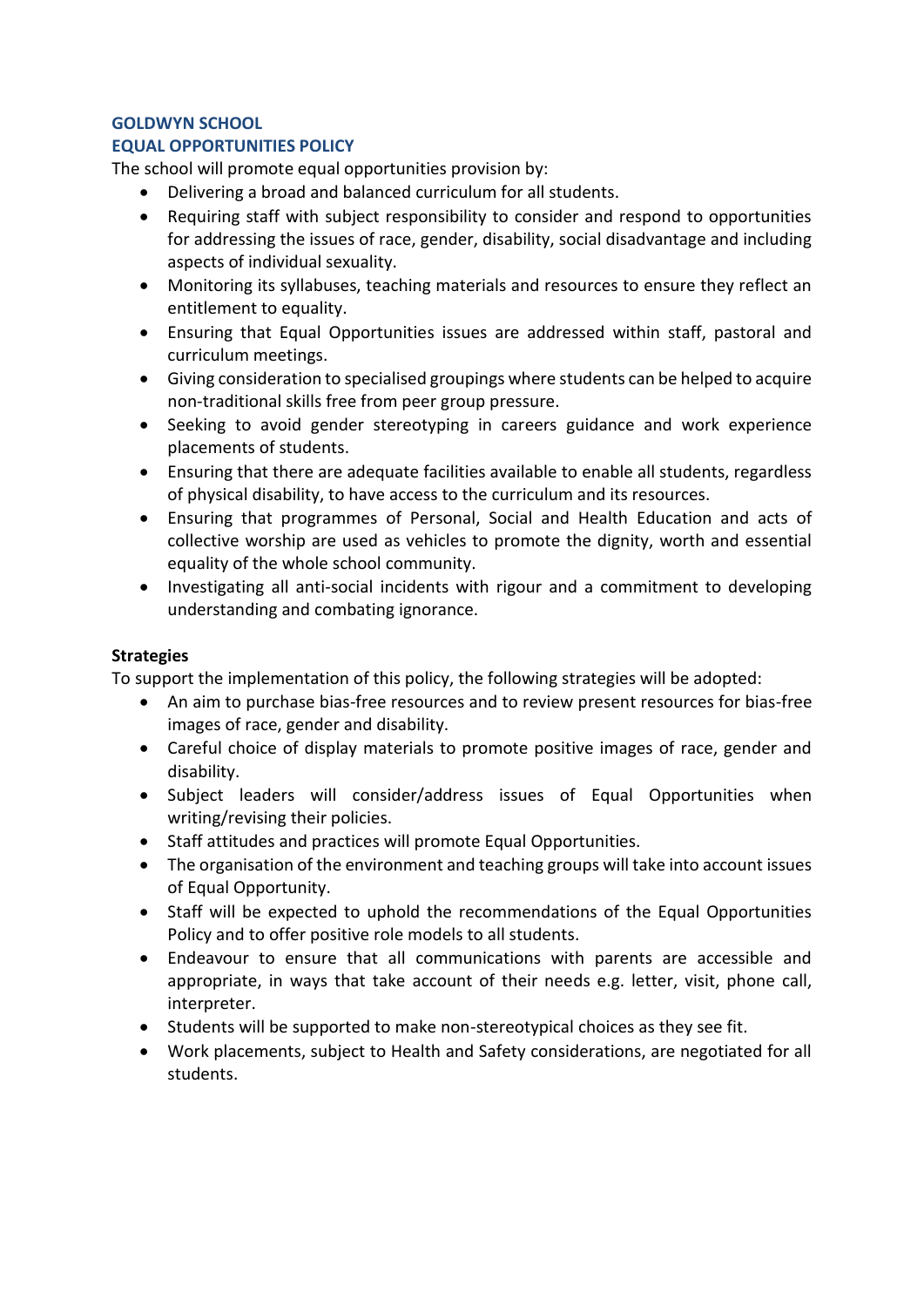# **Success Criteria**

The following criteria will be used to judge the success of the policy.

- Students throughout the school accept mixed gender teaching groups e.g. Technology, Food Technology, Personal, Social & Health Education, including sex education, as the norm.
- In class discussions, the opinions/views of the least able or most shy will be sought and respected, as will their right not to contribute.
- Work experience placements will reflect the Equal Opportunity policy as far as possible.
- All members of the school community voice or show by their actions an understanding, tolerance and or empathy for opinions, actions or lifestyles that differ from their own.

This document is intended to work in conjunction with the following policies and procedures:

- Bullying and Harassment Procedure (Grievance)
- Health & Safety Policy
- Complaints Policy
- Exam Policy
- Discipline and Conduct

#### **Monitoring and Review**

The Governing Body will monitor the effectiveness of this Equal Opportunities Policy. The governing body will do this by:

- Monitoring the staff appointment process, so that no-one applying for a post at this school is discriminated against.
- Taking into serious consideration any complaints regarding equal opportunity issues from parents, staff or students.
- Monitoring the school behaviour and exclusions policy, so those students from minority groups are not unfairly treated.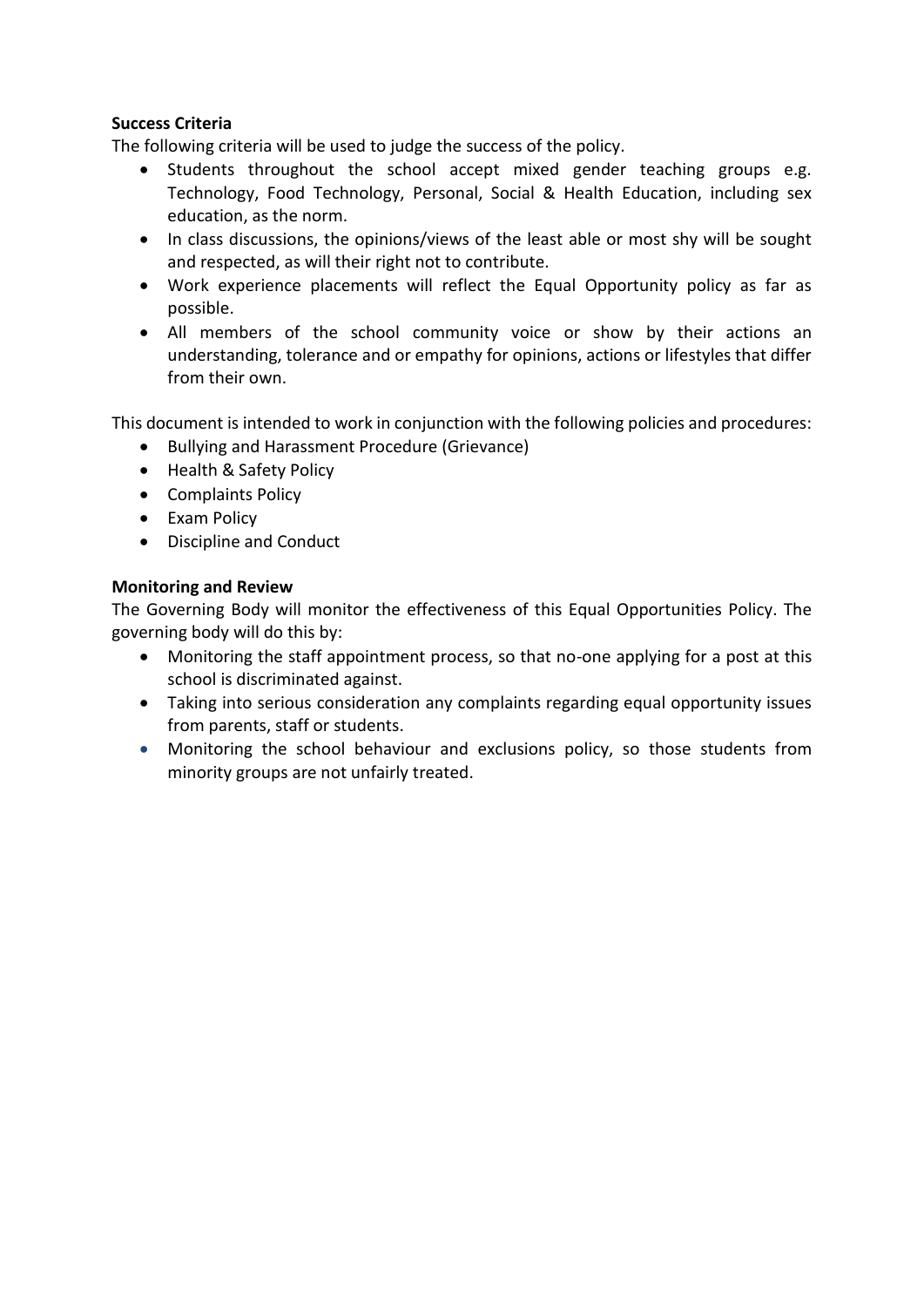# **GOLDWYN SCHOOL**

# **RACE EQUALITY POLICY**

Goldwyn School is a special school of over 300 people, both adults and students. We believe that everyone in the school is of equal value and should have equal opportunities in school and the community and in life.

We accept the following definition of racism and institutional racism included in the Stephen Lawrence Inquiry Report:-

*Racism – Conduct or words which advantage or disadvantage people because of their colour, culture or ethnic origin.* 

*Institutional racism – The collective failure of an organisation to provide an appropriate and professional service to people because of their colour, culture or ethnic origin. It can be seen or detected in processes, attitudes and behaviour which amount to discrimination through unwitting prejudice, ignorance, thoughtlessness and racist stereotyping which disadvantage minority ethnic people.* 

Many people in our society are discriminated against and treated as if they are worth less than others because of their race, religion or language. This will not happen in our school.

People are individuals and therefore different. They have different needs and different contributions to make to the life of our school and of the community. The staff and governors for their part strive to give unconditional trust and ask of students that they endeavour to be honest, respect other people and their property. There may be times when the relationship between staff and a student breaks down. In such cases the school will give all the support it can to the student concerned and his or her parents even though redress to exclusion may be necessary.

Racial Equality is not about treating everybody the same. It is about meeting people's individual needs and appreciating their individual strengths and gifts. We are all different and should all be equally valued.

# **Aims**

- 1. Our main aim is to offer an education appropriate to each individual student's needs regardless of their race, colour, ethnic or national origins, or religious beliefs.
- 2. With regard to the statutory Code of Practice on the duty to promote race equality, we aim to tackle racial discrimination and to promote equality of opportunity and good race relations across all areas of school activity.
- 3. We aim to ensure that everyone at the school, (staff, students, parents, contractors and visitors) is afforded the basic rights of freedom and access to opportunity, including freedom from all forms of harassment or bullying.
- 4. We aim to ensure that active encouragement is given to all in order to enable them to fully develop talents and personal skills for co-operative interaction and academic excellence. No one person has the right to deny another person of his or her educational opportunity.
- 5. Where contractors are working on site, measures will be taken to ensure their employees operate according to the school's equal opportunities and racial equality policies and code of practice.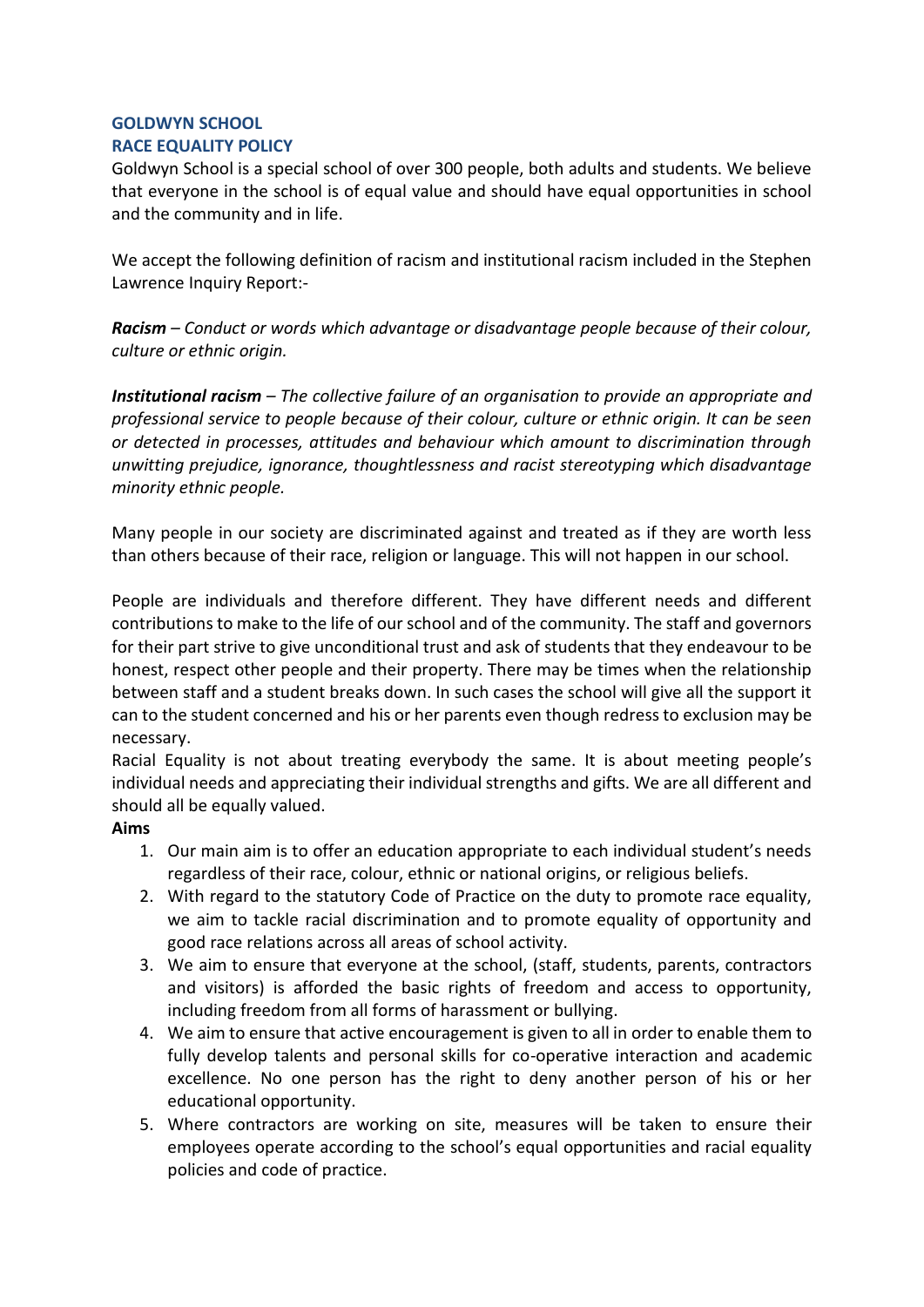# **Objectives**

- 1. To regard all our students as being of equal value and to ensure that the needs of all students are identified and met and that they are able to achieve their full potential, helping to raise standards across the school.
- 2. To take direct action (including providing resources and mentoring/counselling support) to remove inequalities between racial groups in their levels of achievement and progress; their experience of disciplinary measures (such as exclusions) or admissions. This will be reflected by particular emphasis on action plans to promote social inclusion and the raising of levels of attainment.
- 3. To challenge, in a positive way, any form of racial prejudice, whether overt or covert, which contradicts the school's equal opportunities and racial equality policies and codes of conduct. This means adopting a consistent and unambiguous stand, from which we strive to overcome prejudice and ensure equality of opportunity for all, thus protecting the rights and liberties of every individual.
- 4. To foster self-esteem and respect for each person as an individual and to create a positive and inclusive atmosphere where there is a shared commitment to respect diversity and difference, challenge and prevent racism and discrimination, and encourage good relationships between people of different racial groups.
- 5. To prepare students to be good citizens, living and working in a multi-ethnic society and to take up the responsibility of participation and to treat all others as we would wish to be treated. The PSHE and Citizenship programme and the agendas of the School Council will play key roles in achieving this objective.
- 6. To create and retain a workforce that is valued for their diverse contributions and represents different perspectives, ethnic backgrounds, experience and skills. To achieve this the school will encourage strong community/parental and governors links.

# **Our key guidelines are that:**

- 1. All students should be encouraged to value their own cultural heritage and the culture and lifestyles of others, and to show respect for self and others while at the same time finding common ground to talk to one another and valuing living together in a community.
- 2. Every member of staff needs to accept responsibility for establishing a reasonable climate for debate and extending opportunities for controversial discussion. They must address widely held misconceptions to avoid the risk of students with limited experience arriving at consensus views of doubtful validity.
- 3. The provision of genuine equality of opportunity must be inherent in the education the school offers. The curriculum opportunities must be open to all and must give access for both sexes to all subjects. The school must challenge any gender stereotyping, which leads to constraints on the development of students' abilities and aspirations.
- 4. The school should clearly demonstrate the unacceptability of attitudes, incidents, taunts or remarks that give offence, intimidate, devalue another's view or opinion, or undermine another's self-esteem.
- 5. More specifically this means the following codes of practice for governors and staff, students, parents and carers, visitors and contract staff.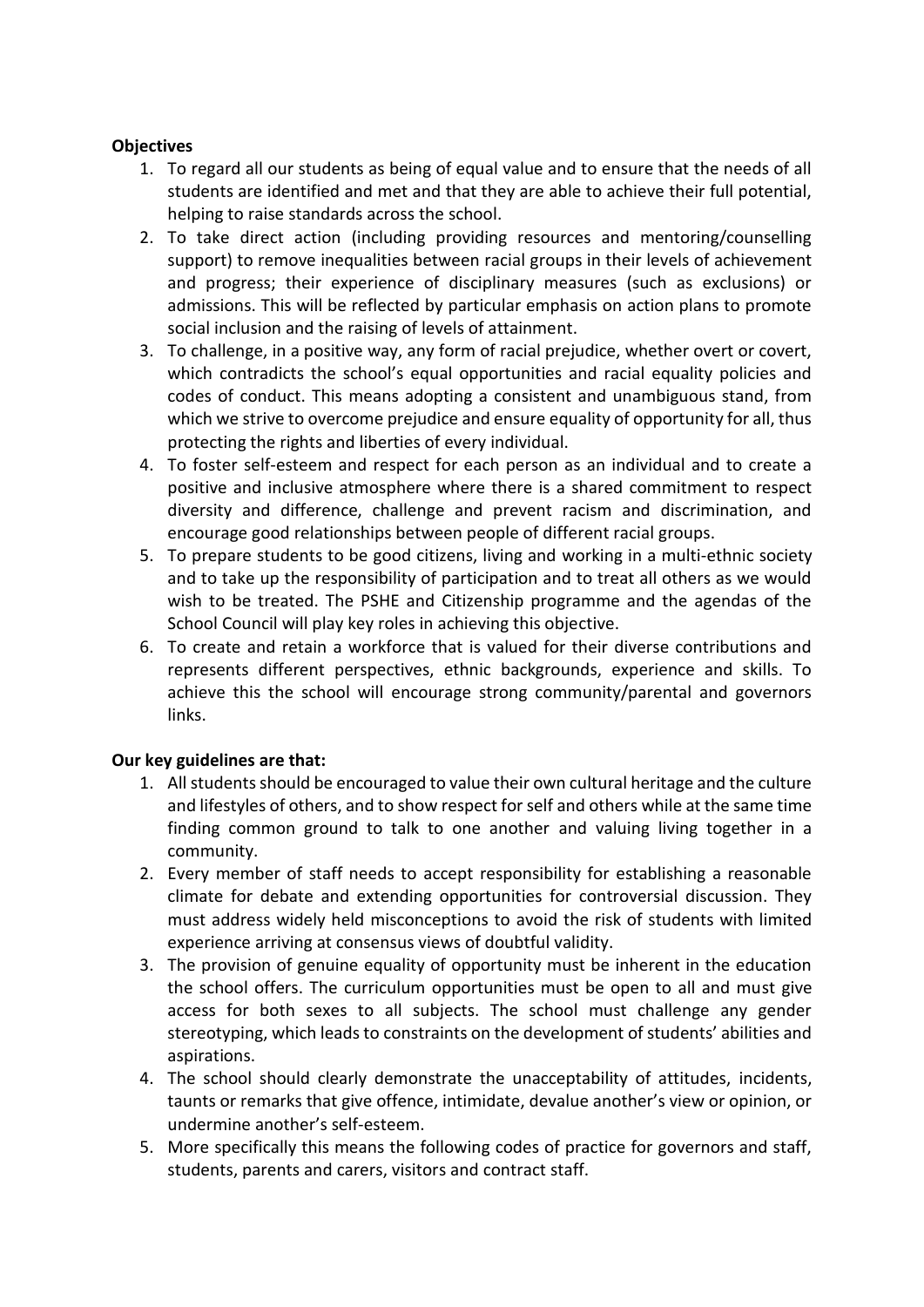# **Governors and Staff**

Goldwyn school will work to ensure that we eliminate discrimination and harassment in our employment practice and actively promote equality across all groups in our workforce. We will continue to place an obligation on all staff to respect and act in accordance with this document.

- 1. Senior Leadership Team support to ensure equality of opportunity for all
- 2. Staff will treat each other and all students with respect.
- 3. Staff will examine the ideas and images in books and other resources and will challenge negative images and give all students positive images.
- 4. Policies on displays, notices, meals, uniform, etc. in the school will reflect our multicultural society.

The school values the fact that students may be bilingual and will take positive action to ensure communications are accessible to all.

- 5. Positive links will be developed with the homes of students and communities from which our students come.
- 6. Preventing and dealing with discriminatory behaviour, abuse, bullying and intimidation is the responsibility of us all. The school will support victims of such incidents, on or off the premises.
- 7. Appointment and promotion of staff will be made and monitored in accordance with the school's Equal Opportunities Policy. The Governing Body will monitor the balance at all levels of gender and ethnicity as well as membership of the Governing Body.
- 8. Continued professional development opportunities for all staff

#### **Students**

- 1. All students are valued for themselves and can expect to have their culture and language treated positively and with respect.
- 2. Ensure quality of access for all students and prepare them for life in a diverse society.
- 3. Students will be given the opportunity in the classroom to discuss and to identify and understand racism, sexism, social stereotypes and other forms of prejudice.
- 4. Students will be able to contribute to the development of equal opportunities and other school policies through the School Council and Citizenship programme.
- 5. If students feel they have been abused racially or bullied they should report the matter immediately to any adult who will refer the matter to the class teacher and a member of the leadership team. All students can expect to be listened to and have their complaints investigated. If a student feels their complaint has not been properly dealt with they should take the matter to the Principal.
- 6. Students who have suffered racist or sexist behaviour, abuse, bullying or intimidation will be supported by the school and, in particular, their class teacher. Anyone who has committed such offences will be appropriately dealt with – in the case of students this may include exclusion from the school.
- 7. All students should treat each other and staff with respect.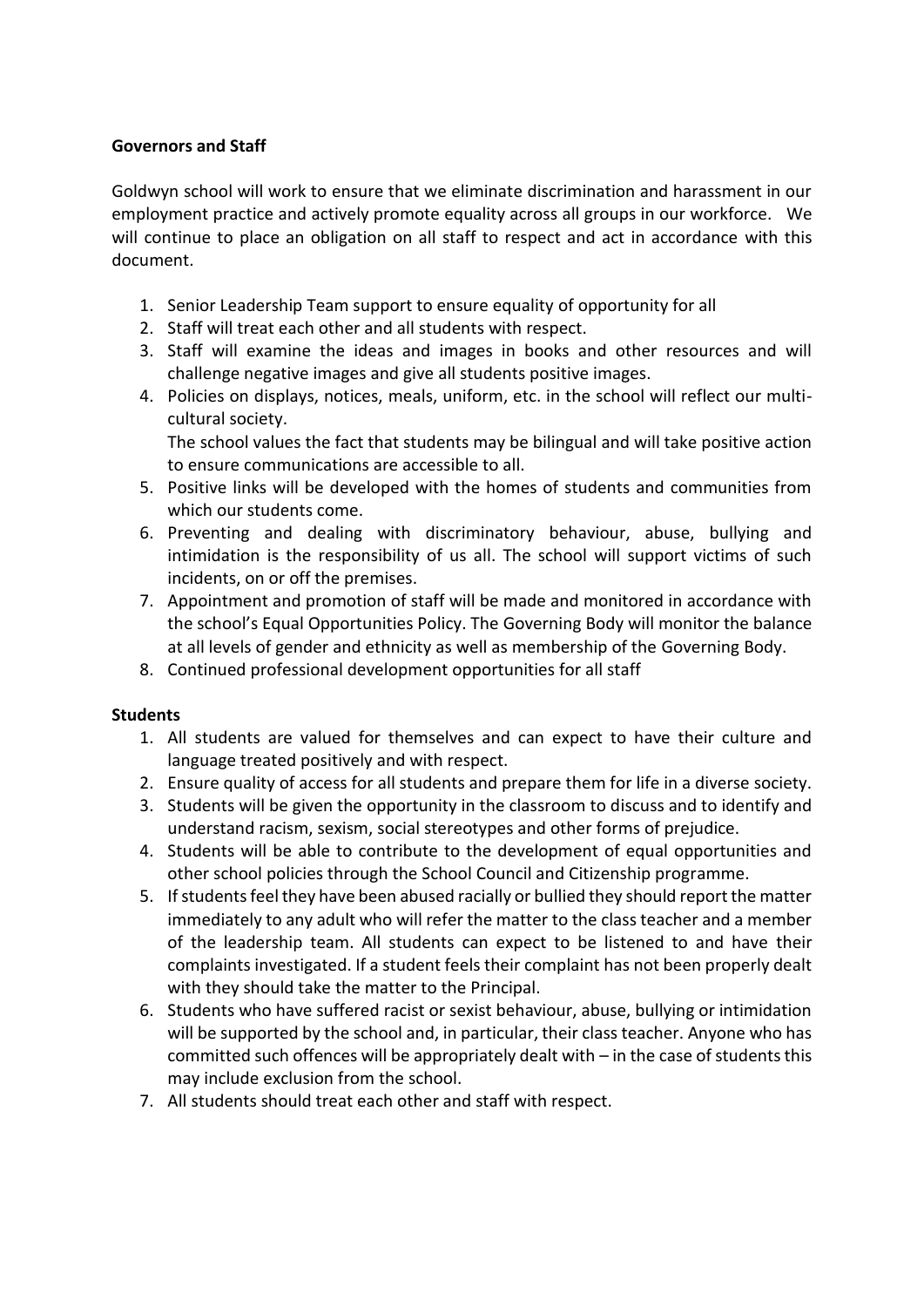## **Parents/Carers and Visitors or Contract Staff**

- 1. Parents/carers are very important to the school and, in particular, they have much to contribute to our equal opportunities policies; their views are welcome and valued at all times. We ask that all parents/carers fully support the school's Equal Opportunities and Racial Equality Policies.
- 2. The school will discuss with parents/carers any incidents of racist or sexist abuse or bullying in which their sons or daughters have been involved.
- 3. If parents/carers are aware of incidents of racism, sexism or bullying, they should contact their child's class teacher or a senior member of staff at the earliest opportunity.
- 4. Any visitors or contract staff visiting or working at the school who become aware of any incidents of racism or sexism discrimination? should report them to the Principal or one of the leadership team. Contractors should also abide by the code of conduct established by the school in relation to equal opportunities and racial equality.

#### **Implementation**

- The school has a procedure for dealing with racial incidents.
- Racial Incident Report Form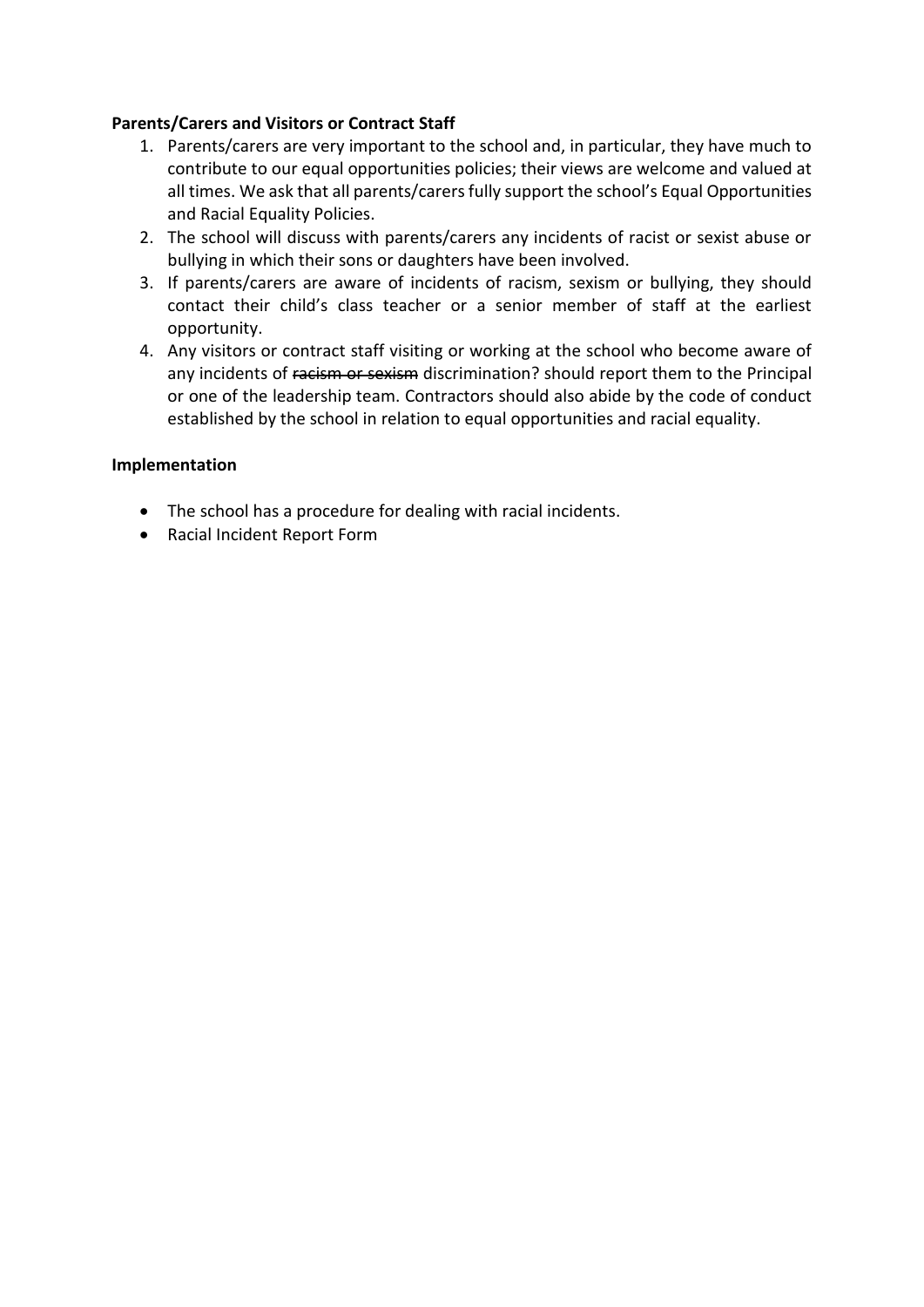#### **GOLDWYN SCHOOL RACIAL INCIDENT PROCEDURE**

# **Procedure for dealing with Racial Incidents**

If an incident involves employees of the Local Authority (LA), then the Local Management Procedures on Harassment, Grievance or Discipline may be applicable. The following steps are to be taken in dealing with racial incidents which involve students.

#### 1. Support the Victim

The following procedure to be followed if a student is the victim of a racial incident:

- An appropriate member of staff should intervene and take immediate action, for example, separating the victim from the perpetrator.
- To investigate the incident and to take appropriate action to offer support to the victim.
- If necessary meet with the student's parents/guardian to discuss the matter and explain the action taken. The service of an interpreter/translator may be needed at the meetings.
- To record the incident on a Racial Incident Monitoring Form.

#### 2. Dealing with the Perpetrator

The following procedure is to be followed if a student is believed to be behaving in a racially discriminatory way:

- An appropriate member of staff should intervene and take immediate action, for example, separating the victim from the perpetrator.
- Any racist behaviour should be challenged immediately and openly. The perpetrator to be told that his/her behaviour is unacceptable and will not be tolerated.
- The incident should be reported to the Principal who will decide whether any further action needs to be taken, including informing the parents/guardian of the relevant students.
- The Racial Incident Monitoring Form should be completed as soon as possible.

The following procedure is to be followed if a member of staff or member of the public is believed to be behaving in a racially discriminatory way:

All members of staff are required to abide by the School's Equal Opportunities Policy.

Substantiated racial discrimination by any member of staff towards a student may be considered as misconduct and the perpetrator may be subject to disciplinary action. In the event of such an allegation being made against a member of staff, the Principal or his their nominee will investigate the allegation in accordance with the relevant Disciplinary Procedures.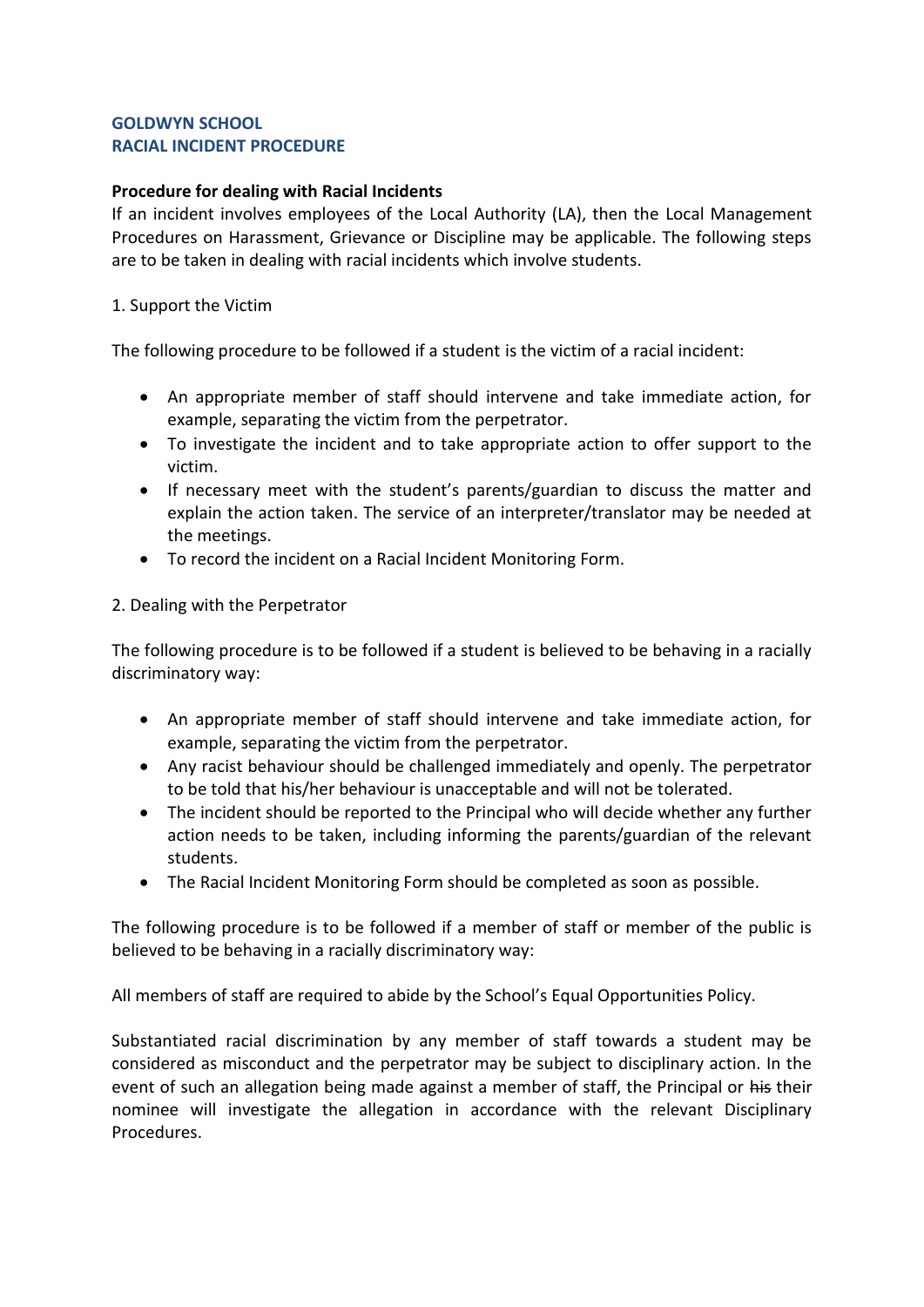Racially motivated conduct by members of the public needs an immediate response.

- The incident to be reported to the Principal as soon as possible.
- The Police to be informed if the incident is of a magnitude that warrants such action (e.g. damage or threat of damage to person or property).
- The Racial Incident Report Form should be completed. The student's parents/guardian and Chair of the Governing Body should be informed of the incident as appropriate.

3. Dealing with the impact on the School and the Community

- Racist graffiti or slogans should be reported and removed as soon as possible.
- Racist literature, badges and insignia should be confiscated. A clear explanation setting out the reasons why the property has been confiscated should be given. The confiscated property may be handed to the police in criminal proceedings or returned to the student or his/her parents at the earliest opportunity. It is not permissible for a teacher to deliberately destroy a confiscated item unless it is necessary in the immediate interests of safety.
- If the incident has caused damage or is seen as a threat of damage to a person or property, it may be appropriate to call a special meeting either with staff only, or with students as well, to discuss what has happened.
- It may be appropriate to develop a training programme to help students as well as teachers to deal with racial incidents.

#### 4. Incidents involving violence or criminal behaviour

For incidents of a serious nature involving violence or criminal behaviour, it will be necessary to inform the police, irrespective of the 'status' of the perpetrator, i.e. student, staff or members of the public. The Area Education Officer should be informed immediately to facilitate consultation and the possible procuring of advice including legal advice. This is necessary to ensure the Director or a senior colleague is able to give the fullest advice and where appropriate, inform leading members of the Council, relevant community groups and liaise with the police.

#### 5. Legal Procedures dealing with children under 16

Juveniles must not be interviewed at their place of education or asked to provide or sign a written statement in the absence of an appropriate adult except in exceptional circumstances and only where the Principal or his nominee agrees. Every effort should be made to notify the parents/guardian that the police want to interview the juvenile and to ensure their presence at the interview.

Where waiting for the appropriate adult would cause unreasonable delay, and unless the interviewee is suspected of an offence against the school or the staff, the Principal or his their nominee can act as the appropriate adult for the purpose of the interview.